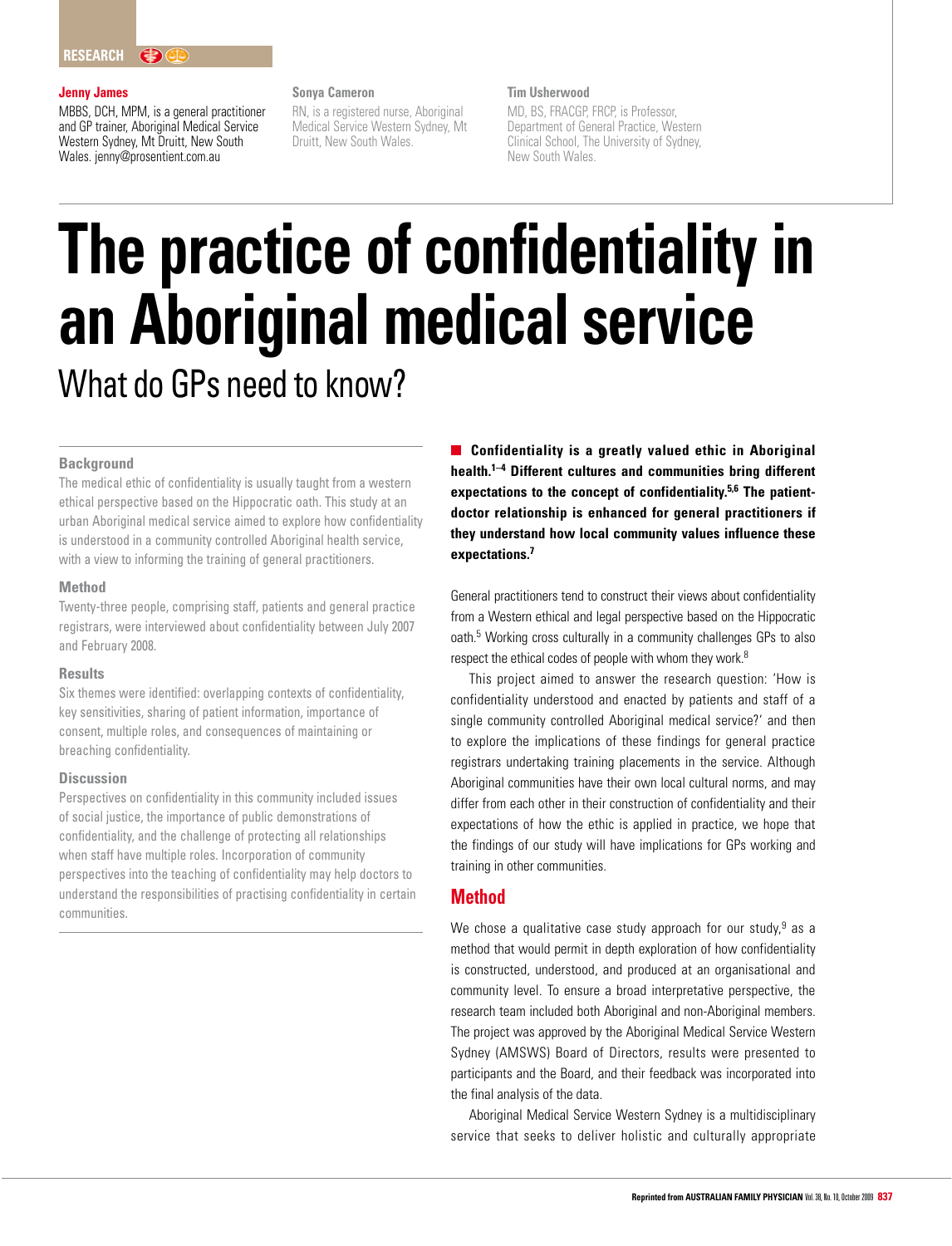health care to its patients. The clinical workers at AMSWS include Aboriginal health workers (AHWs), GPs and other health professionals; AMSWS is also a training post for general practice registrars. Cultural mentoring from the clinic coordinator and other AHWs is a central part of the training program.

We invited three groups of people to participate in this study: AMSWS staff, patients, and registrars who were doing, or who had previously completed, an advanced general practice term at AMSWS. We sent an initial email to all staff inviting them to participate. Four responded and were included. We then approached individual staff members personally, seeking a maximum variation sample with representation from the various teams within the service and from both genders. Patients and eligible registrars were personally approached with the same aim. The first author (JJ) conducted all 23 semistructured in depth interviews.

Patients whose primary GP was conducting the interviews and registrars who were under her supervision were excluded.

The second author (SC) assisted in the recruitment of Aboriginal participants and the construction of the topic list to ensure they were culturally safe. The AMSWS Board was also consulted about the questions for each participant group before the interviews began.

Interviews were recorded and transcribed with all identifying information removed. One author (JJ) undertook the initial analysis, using the constant comparative method<sup>10</sup> to identify emergent themes and categories. This author then worked with the third author (TU) to further explore the meaning of the data, and with the second author for help with interpretation of issues of cultural import. Interviews and data analysis continued in parallel until interviews ceased to provide fresh insights, indicating that data saturation had been reached.

Ethics approval was received from the Aboriginal Health and Medical Research Council (AHMRC), Sydney West Area Health Service Ethics Committee, and Sydney University Ethics Committee.

# **Results**

Twenty-three people were interviewed (Table 1). Six themes were identified as emerging from the data.

|  |  |  | Table 1. Sociodemographic characteristics of participants |
|--|--|--|-----------------------------------------------------------|
|  |  |  |                                                           |

| Gender            | Female                      | 17                     |  |  |
|-------------------|-----------------------------|------------------------|--|--|
|                   | Male                        | 6                      |  |  |
| <b>Category</b>   | <b>Staff</b>                | 13 (including two GPs) |  |  |
|                   | Patients                    | 7                      |  |  |
|                   | General practice registrars | 3                      |  |  |
| Indigenous status | Aboriginal                  | 17                     |  |  |
|                   | Non-Aboriginal              | 6                      |  |  |
| Age               | Less than 50 years          | 16                     |  |  |
|                   | 50 years or over            | 7                      |  |  |
|                   |                             |                        |  |  |

## **Overlapping contexts of confidentiality**

Interviewees were first asked to reflect on what confidentiality meant to them. The registrars linked confidentiality to the patient-doctor relationship.

'As doctors we are there to protect our patients' rights – information the patient has given to us, we do not reveal them without the patient's permission'. Registrar

In contrast, some staff members identified other domains from within which confidentiality operates.

'There is a cultural, spiritual confidentiality within the Aboriginal organisation that must be upheld  $-$  confidentiality that's first regarding to the organisation, also confidentiality is between myself and clients, and also confidentiality is between my team that I'm working with'. Staff member

Some staff linked confidentiality with organisational loyalty and the political vulnerability of Aboriginal organisations.

'We've got to protect our own confidentiality in regards to our own organisation ...Government organisations will start asking questions'. Staff member

One patient regarded confidentiality as conditional on the patient's moral behaviour.

'[Confidentiality] wouldn't worry me cause I don't go doing nothing wrong – I never robbed a bank or been with other women'. Patient The importance of publicly demonstrating respect for confidentiality was emphasised.

'It's quite tricky if you're sitting on the front desk and a client will say, "I want to see the doctor I seen last time." Now to do that you have to look at the notes – if I'm asked to I do it in view of the client, sort of open the last page and say, "I think it's doctor so and so".' Staff member

Staff members linked respect for confidentiality with upholding the rights of those who are socially disempowered.

'...probation and parole – they're slowly getting the message

– they deal with confidentiality so they basically know they've got to get a consent form from the person before they ask, and that's what we remind them of'. Staff member

## **Key sensitivities**

Interviewees identified three issues as particularly sensitive: sexual health, medical records and pregnancy related issues. The registrars worried about how to resolve situations involving issues of sexual health and confidentiality. One registrar, when imagining a hypothetical scenario, wondered how she would manage the situation were she to ever face such a dilemma.

'...this patient's HIV positive, not going to report to the partner, how should I deal with the problem?' Registrar

Patients mentioned it was important for GPs to turn off their computer screens outside consultations.

'Wipe the screen off when you're dealing with someone – take a person who's on AVOs [apprehended violence orders] and the bloke comes in and sees his wife up there'. Patient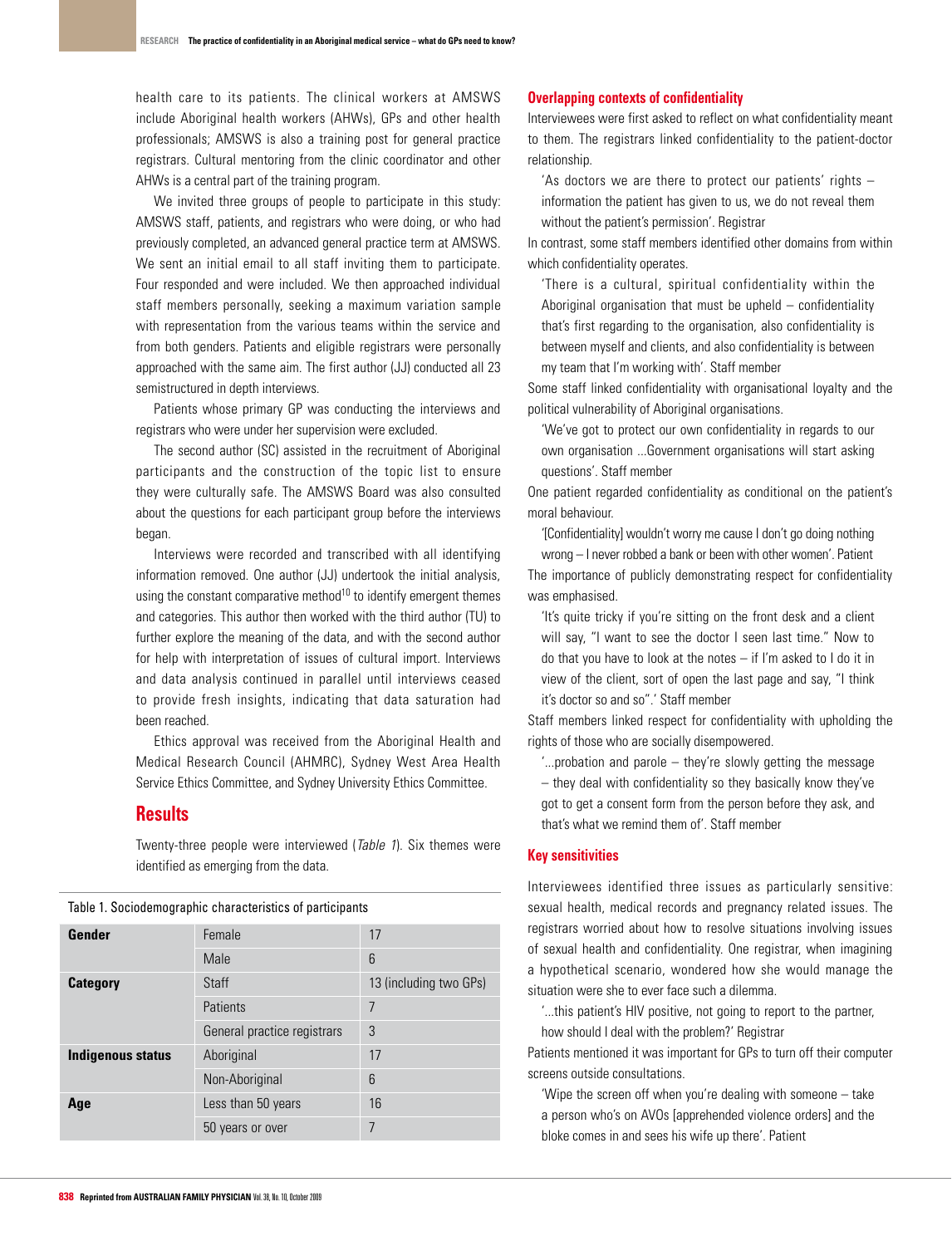#### **Sharing of patient information**

One patient felt that his very presence at the Aboriginal medical service constituted confidential health information.

'X was there last night' and I just say to them, "Well you have a right to tell them that you're there, but you can't tell them that I am there".' Patient

Common knowledge is information about a patient known throughout the community. Some staff members considered common knowledge to be confidential nevertheless.

'Often they'll say, "Oh has that one had her baby yet?" And I always say to them, "You will have to find out I can't tell you other people's business," the community shares that information amongst themselves but I'm not at liberty to be giving out information'. Staff member

Some health workers said they just wanted to be informed what treatment the GP would like done, and that was enough information. This was linked to increasing the patient's sense of privacy.

'I'm happy if the GP just tells me what to do, I don't have to know what they've got. If you've got something like AIDS, you're more comfortable if less people know'. Staff member

#### **Importance of consent**

Patients expressed a great sense of ownership over their personal health information and that no assumptions should be made about consent on behalf of the patient.

'If people want to use my things they should ask me  $-$  we have

a right to voice our opinion about what happens to our files'. Patient

One registrar was not always comfortable about the use of implicit consent in a multidisciplinary team.

'We share information with health workers without checking first which bits are OK, should I be getting consent for every bit of information I talk to other staff about?' Registrar

However, the impracticalities of always seeking explicit consent for sharing of health information were recognised.

'It's impossible for a patient to know, when you're giving consent to allow information to be shared, every single situation where that may happen'. Staff member

### **Multiple roles**

Aboriginal staff members can be a health professional, community member, friend, family member and patient all at the same time.

The registrars expressed high awareness of the multiple roles of the AHW. Their focus regarding confidentiality was on how that might affect the patient-doctor relationship.

'A lot of people would be related to other people and know a lot of staff members here – it's important to check with the patient before you talk to another health staff'. Registrar

Multiple roles placed staff in a position where they had to keep certain information about a patient acquired outside the health setting quarantined from the reservoir of information they obtained from being involved in that patient's clinical care.

'I'm not just working nine to five, it's 24/11. I'm facing my clients, and there's so much information that I have on clients that's on a personal level outside, and on a work level I've got to balance which information I then use and cannot use'. Staff member

Health workers felt a duty of confidentiality owed as a consequence of a personal bond with community members, but also felt their duty as a health worker was to ensure health information got to the GP.

'They tell me everything before they tell you everything. Am I being unfaithful to them when I go, "Don't forget to tell that bloody doctor about blah, blah," and they go, "I won't," and then I'll make sure a doctor sees them'. Staff member

Health workers in nonclinical roles felt stressed when patients told them about personal issues that were affecting their health. They then felt under an obligation of professional confidentiality, without being in a position to act.

'You just pick up the phone and people are blurting out things – you feel you're not in a position to be able to stop them talking and that can be stressful'. Staff member

Some staff felt a responsibility to encourage patients to discuss what is troubling them, in preparation for seeing a GP. They might share some of their own health history with the patient, using the personal bond as a guarantor of confidentiality.

'They get it from me too, I'll say, "You're not the only one, I have a bit of blah, blah, blah, keep that to yourself," and they tend to have that trust in you, where you give away a little bit of your life, they're going to open up a bit about what's the matter with them and their lives'. Staff member

#### **Consequences of maintaining and breaching confidentiality**

Some patients feared that if confidentiality were to be broken their health would be adversely affected.

'Anonymity is a big thing you know – [if confidentiality is broken] it can ruin a person's recovery'. Patient

Keeping confidentiality can offend people when sharing information is expected from a friendship, but the health professional role forbids such information to be shared.

'I've lost a lot of friends over [being careful to maintain] confidentiality – so in the end I just had to say, "...if you don't need to know for your job then I can't tell you".' Staff member

Mandatory notifications are an occasional necessary part of health care practice and involve a legally justifiable confidentiality breach. When recalling a mandatory breach discussed with other staff, one AHW talked from a personal perspective.

'I gotta clear my own head – I feel like I'm dobbing them in'. Staff member

This contrasted with a GP, who justified mandatory breaches using a professional ethic.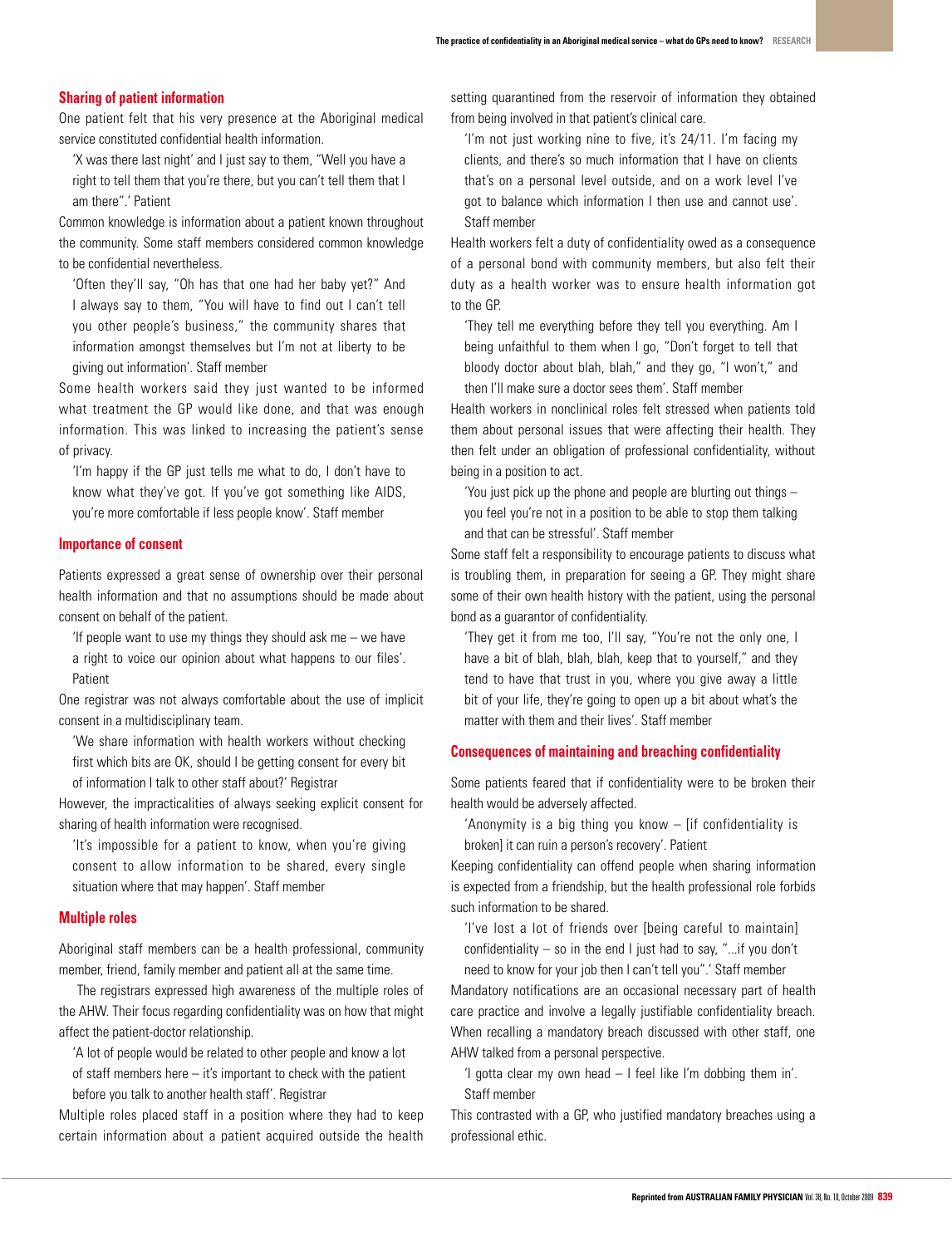'One of the reasons that you can break confidentiality is where we've got legal mandatory reporting requirements'. Staff member

The registrars felt stress where potential mandatory breaches were possibly required.

'I find it most difficult – knowing when I should breach confidentiality or when I need to report an incident'. Registrar

# **Discussion**

Patients' and registrars' focus on confidentiality was centred on the patient-doctor professional relationship. This is also the central confidentiality concern of the Hippocratic oath.11 Many staff at AMSWS talked of confidentiality in a wider context, so that certain information could be shared within a particular group of people, but not beyond. For example, cultural issues such as women's and men's business, were mentioned as imposing special degrees of confidentiality, as in other Aboriginal settings.<sup>3</sup> Also prominent was caring for confidentiality when discussing the organisation, and this was seen to be the responsibility of the staff (including GPs). Within this domain, keeping confidentiality was linked to the trait of loyalty. The multidisciplinary nature of AMSWS created another domain of confidentiality whereby information is discussed within teams. The registrars worried about the challenges involved in sharing information within a team. They felt unsure about the application of implicit, as opposed to explicit, consent.

Many staff linked respect for confidentiality to upholding the rights of the socially disenfranchised, while some patients felt full confidentiality rights should not necessarily be universal and may have a component that is conditional upon the patient's moral behaviour.

Overall patients used the notion of confidentiality interchangeably with respect and competence, suggesting it might not be viewed as a separate ethic, but within a group of traits that are seen to constitute a trustworthy health professional.<sup>12</sup> Doctors viewed confidentiality dilemmas in areas of key sensitivities from a professional perspective. In contrast, indigenous staff felt that they must fulfill their responsibilities to the ethic of confidentiality according to all the obligations of their multiple roles. This placed great demands on staff. They viewed challenges from both professional and personal perspectives in order to outline their duty of care, placing a high value on the protection of relationships. This creates a potential gap of understanding between non-Indigenous doctors and AHWs, which culturally informed teaching can address.

Staff and patients spoke of the importance of public demonstrations of confidentiality, emphasising the need to not only do the right thing, but be seen to be doing the right thing. This may stem from a belief that historical breaches make it more difficult to gain the community's trust in health professionals and thereby create the necessary conditions for openness in sharing of information in consultations. Other research indicates that patients in health care settings where disclosure is potentially damaging will value confidentiality more highly. $6,7$  It is possible that areas of key sensitivities in this community, such as sexual health, are linked to historical incidences of confidentiality breaches by medical professionals in other Aboriginal communities. Some past breaches have had links with human rights abuses.<sup>13</sup>

Our study showed the importance of Australian historical influences on ethical viewpoints for the respondents and the clear link between human rights and confidentiality. This link is not new. Enshrined in human rights declarations, such as the World Medical Association's Declaration of Helsinki,<sup>14</sup> are clear statements about the importance of confidentiality and its link with protection against discrimination based on illness.

Breaches of confidentiality were regarded badly by participants in the study, as they are in other health settings.  $6,7,15,16$  Our study showed both strong deontological and consequentialist reasoning for this: breaches were regarded as fundamentally wrong acts, and they were also seen to harm many more people than just those immediately involved, because breaking confidentiality may cause the community to lose trust in their health service and therefore

#### Table 2. Implications for GP training in Aboriginal medical services

AHWs strive to protect all existing professional and personal relationships, and an understanding of the demands of the multiple role dynamic will help GPs work more effectively with their Aboriginal colleagues

Aboriginal cultural trainers should be involved in teaching nonindigenous registrars about their community's views on confidentiality in health care

GPs need to know that what is regarded as confidential health information depends not only on its content, but also its context. The physical/social space in which information is shared and the role of the person to whom the information is told will affect the patient's expectations of confidentiality. 'Common knowledge' in the community may take on the status of personal health information once it is spoken about in the physical/social space of the Aboriginal medical service

Confidentiality operates in the domains of: the patient-doctor professional relationship; the cultural realm (eg. women's business information that can only be shared by people of one gender); individual teams within the multidisciplinary framework; and the Aboriginal medical service itself. Different issues of confidentiality arise in each domain

GPs need to not only do the right thing with regards to confidentiality, but be aware of the importance of being seen to do the right thing. Public demonstrations of confidentiality care apply, particularly to the handling of medical files

Respect for confidentiality has social justice implications. Doctors should be mindful of this when seeking consent from patients to release information to outside organisations, particularly when the patient is socially disempowered

GPs need to reinforce to their patients that confidentiality is regarded as exceptionally important, not only within the patientdoctor relationship, but within the Aboriginal medical service itself. Doctors should inform patients of Aboriginal medical service confidentiality policies